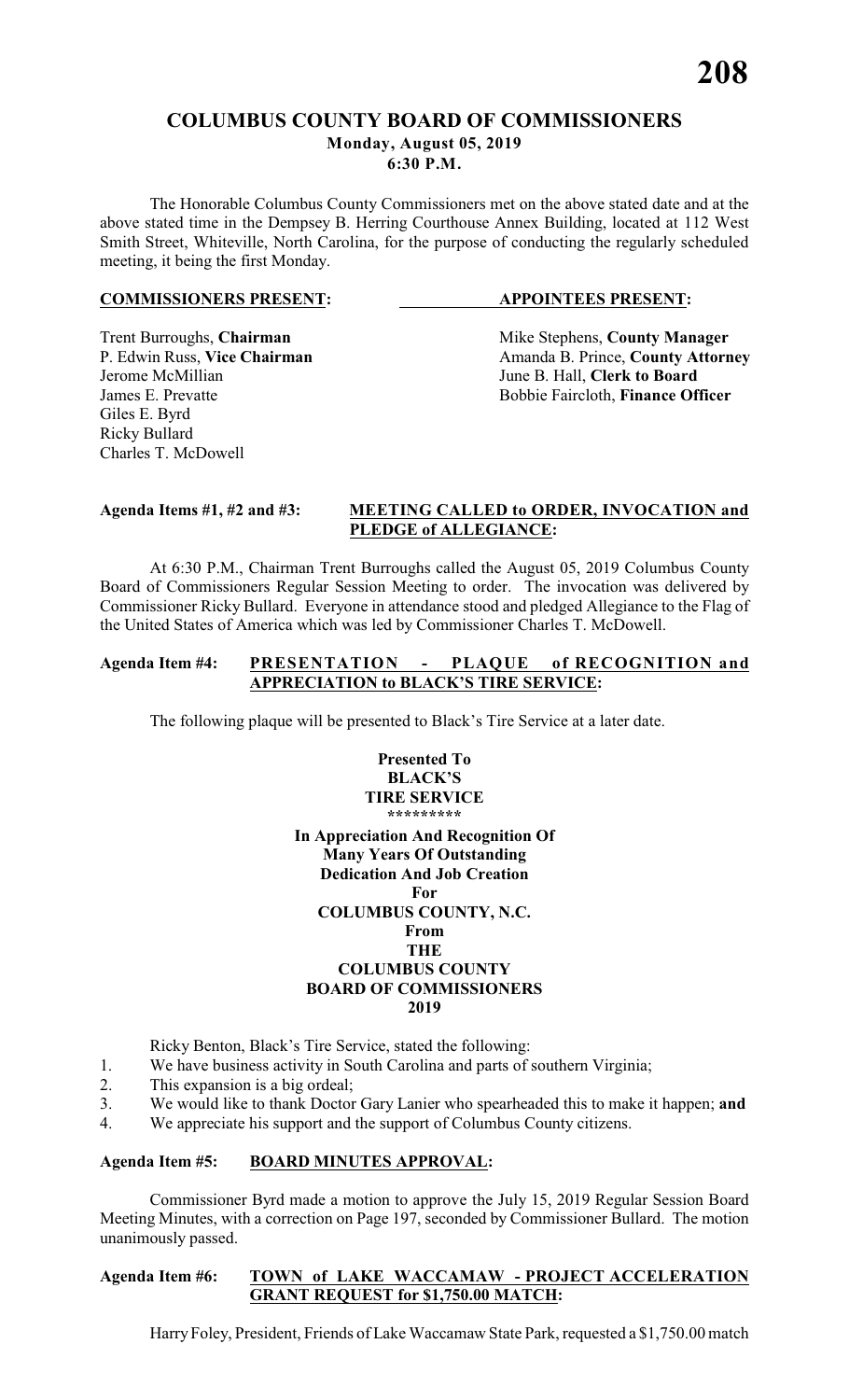for their Project Acceleration Grant.

After a brief discussion of the Board, it was stated this matter was addressed in July, 2019, and did not need any further action taken.

# **Agenda Item #7: EMERGENCY SERVICES - REVISED FIRE PROTECTION and PREVENTION FEE SCHEDULE (SECOND READING):**

Kay Worley, Emergency Services Director, requested Board approval of the following Revised Fire Protection and Prevention Fee Schedule on the second reading.

# **Columbus County Fire Protection And Prevention Fee Schedule**

(Highlighted areas denote proposed changes from Fee Schedule that is adopted and currently enforced. This new draft fee schedule reference numbers as outlined in the new 2018 North Carolina State Fire Code that took effect January 1, 2019)

# **Revised on July 9, 2019**

### **SCHEDULED INSPECTION FEE**

| Under 1,500 square feet                           | \$50.00  |
|---------------------------------------------------|----------|
| 1500 to $5,000$ square feet                       | \$75.00  |
| $5,001$ to $10,001$ square feet                   | \$100.00 |
| 10,001 to 15,000 square feet                      | \$125.00 |
| 15,001 to $20,000$ square feet                    | \$150.00 |
| 20,001 to $25,000$ square feet                    | \$175.00 |
| 25,001 to 50,000 square feet                      | \$200.00 |
| 50,001 square feet or Greater than                | \$250.00 |
| Special Situations ( <i>i.e.</i> Outside storage, |          |
| LP Bulk Storage, No Building)                     | \$50.00  |
| <b>Residential Occupancies</b><br>(Multi-Family): |          |
| Footprint up to 10,000 square feet                | \$50.00  |
| Footprint over 10,001 square feet                 | \$75.00  |
| Foster Homes & Therapeutic Homes                  | \$75.00  |
| Group Homes & Assisted Living in a                |          |
| Single Family Dwelling                            | \$75.00  |
| <b>ABC</b> Permit Inspections                     | \$75.00  |
| Wasted Trip Fee (3)                               | \$25.00  |
| Second Compliance Inspection                      | \$50.00  |
| Third Compliance Inspection                       | \$100.00 |
| Fourth Compliance Inspection                      | \$150.00 |
| Fifth and subsequent Inspection                   | \$200.00 |
|                                                   |          |

# **\*County Owned Schools, Fire Stations, Rescue/ Ems, County Owned Structures would be exempt from the scheduled inspection fees, and Operational Permit Fees. Construction Permit Fees will be assessed.**

- 1. Inspection fee will encompass a regular scheduled inspection and one compliance inspection.
- 2. Any industry, complex or facility comprised of multiple buildings; each building issued an address will be considered a separate inspection.
- 3. Wasted Trip Fee is based on scheduled appointments when client fails to be present at pre-designated site at pre-designated time set by the Fire Marshal's Office, wasted trip fee will be exempt in the event of an emergency.
- 4. Inspection fees for the following must be pre paid or paid at time of inspection for the following: Foster Care, Therapeutic Homes, Group Homes, In Home Day Cares and ABC license inspections.

### **Building Plan Review Fee**

Plan review for buildings that do not require a construction permit by the North Carolina State Fire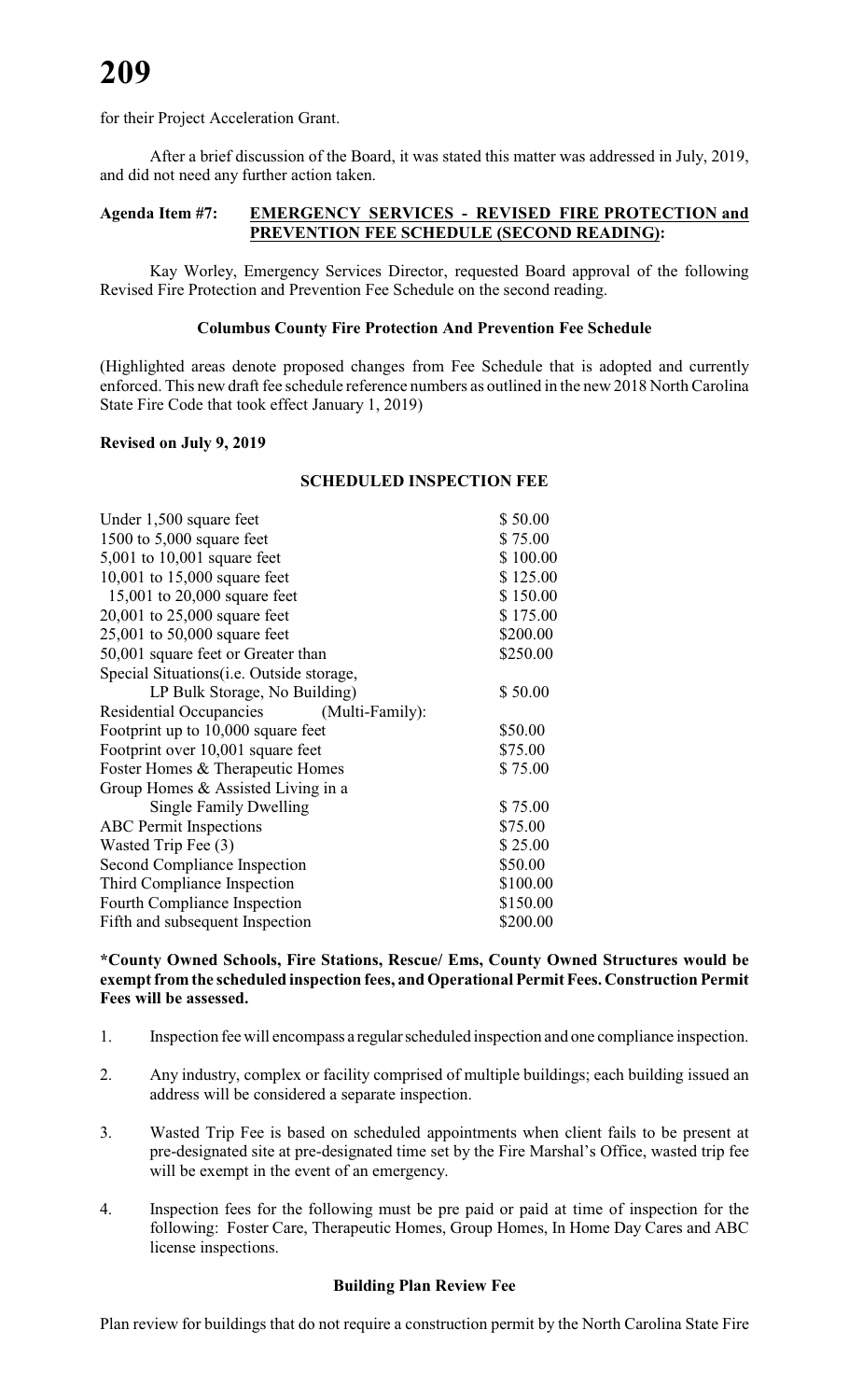h

Code (New Construction, Change of use, Alterations, or Repairs)

| 0 to $5,000$ sq. feet         | \$50.00  |
|-------------------------------|----------|
| 5,001 to $10,000$ sq. feet    | \$75.00  |
| $10,001$ sq. feet and greater | \$100.00 |

# **Civil Penalty Schedule**

| <b>First Offense</b>                  | 100.00 |
|---------------------------------------|--------|
| Second Offense                        | 300.00 |
| Third and Subsequent Offense          | 500.00 |
| Locked or Blocked Exits               | 500.00 |
| <b>Exceeding Posted Occupant Load</b> | 500.00 |

 $\mathbf{r}$ 

| Code<br><b>Section</b> | <b>Description</b>                                                                                                                                                                          | Permitting<br>Fee |
|------------------------|---------------------------------------------------------------------------------------------------------------------------------------------------------------------------------------------|-------------------|
| 105.6.1                | <b>Aerosol Products</b>                                                                                                                                                                     | 50.00             |
| 105.6.2                | <b>Amusement Buildings</b>                                                                                                                                                                  | 100.00            |
| 105.6.3                | <b>Aviation Facilities</b>                                                                                                                                                                  | 50.00             |
| 105.6.4                | Carbon dioxide use in beverage dispensing applications                                                                                                                                      | 100.00            |
| 105.6.5                | <b>Carnivals and Fairs</b>                                                                                                                                                                  | 100.00            |
| 105.6.6                | Cellulose Nitrate Film                                                                                                                                                                      | 50.00             |
| 105.6.7                | <b>Combustible Dust-Producing Operations</b>                                                                                                                                                | 50.00             |
| 105.6.8                | Combustible Fibers (Except Agriculture)                                                                                                                                                     | 50.00             |
| 105.6.9                | <b>Compressed Gases</b>                                                                                                                                                                     | 50.00             |
| 105.6.10               | <b>Covered Mall Buildings</b>                                                                                                                                                               | 100.00            |
| 105.6.11               | Cryogenic Fluids                                                                                                                                                                            | 50.00             |
| 105.6.12               | Cutting and Welding                                                                                                                                                                         | 50.00             |
| 105.6.13               | Dry Cleaning Plants                                                                                                                                                                         | 50.00             |
| 105.6.14               | <b>Exhibits and Trade Shows</b>                                                                                                                                                             | 100.00            |
| 105.6.15               | Explosives                                                                                                                                                                                  | 100.00            |
| 105.6.16               | Fire Hydrants and Valves                                                                                                                                                                    | $25.00$ per unit  |
| 105.6.17.1             | Flammable and Combustible Liquids Pipeline                                                                                                                                                  | 150.00            |
| 105.6.17.2             | Flammable and Combustible Liquids Class I Storage                                                                                                                                           | 150.00            |
| 105.6.17.3             | Flammable and Combustible Liquids Class II Storage                                                                                                                                          | 150.00            |
| 105.6.17.4             | To store, handle or use class III B liquids in tanks or<br>portable tanks for fueling motor vehicles at motor fuel<br>dispensing facilities or where connected to fuel burning<br>equipment | 150.00            |
| 105.6.17.5             | Flammable and Combustible Liquids Removal                                                                                                                                                   | 150.00            |
| 105.6.17.6             | Flammable and Combustible Liquids production,<br>processing, transportation, storage, dispensed, used                                                                                       | 150.00            |
| 105.6.17.7             | Install, alter, remove, or abandon flammable or<br>combustible liquid tanks (temporary abandon for more<br>than 10 days)                                                                    | 250.00            |

# **3.2.1 – Operational Permits**

 $\overline{\phantom{a}}$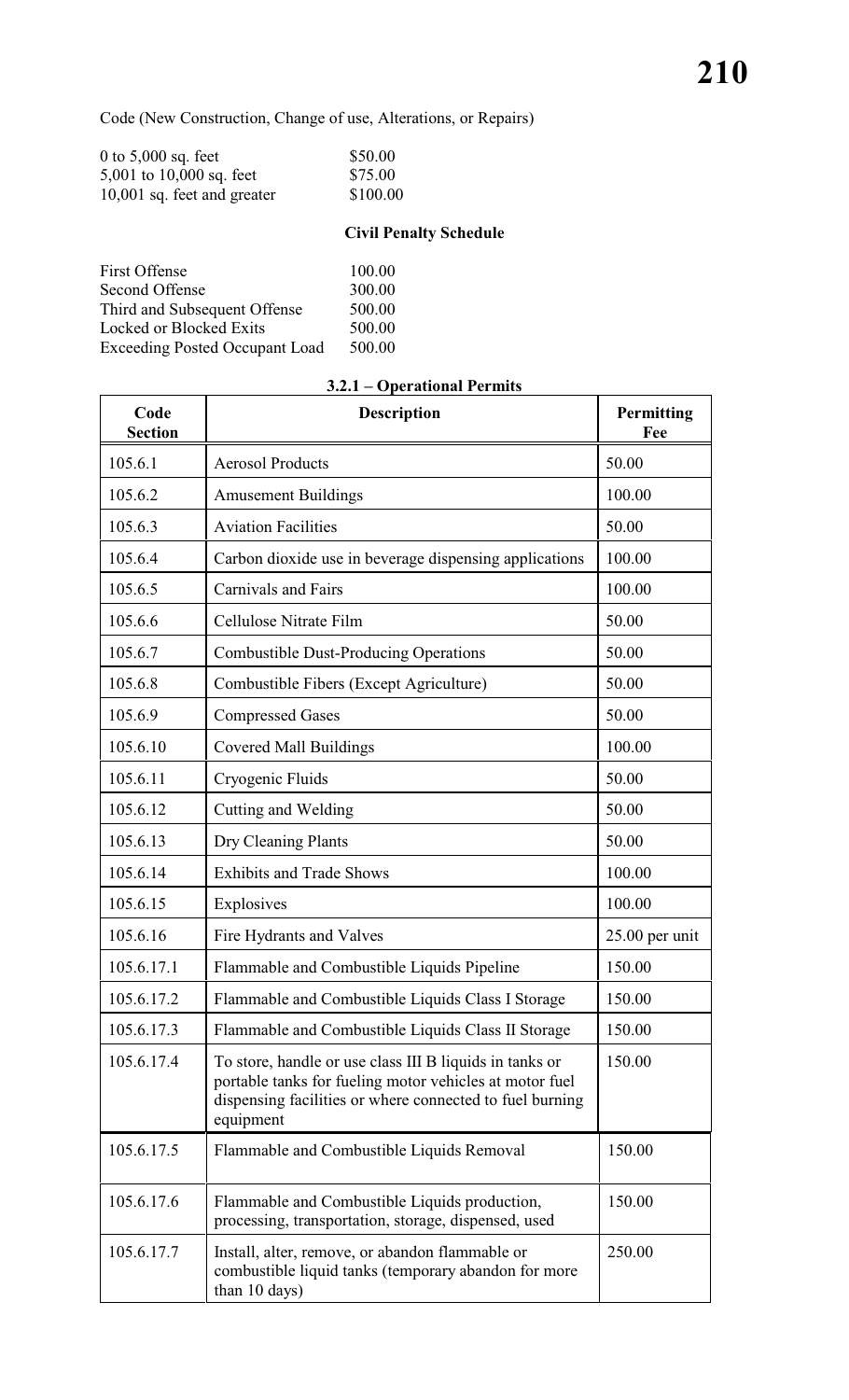# **211**

| 105.6.17.8  | Change the contents of a flammable or combustible<br>liquid                                                                                                                                    | 150.00 |
|-------------|------------------------------------------------------------------------------------------------------------------------------------------------------------------------------------------------|--------|
| 105.6.17.9  | Manufacture, process, blend, or refine flammable or<br>combustible liquids                                                                                                                     | 150.00 |
| 105.6.17.10 | To engage in the dispensing of liquid fuels into the fuel<br>tanks of motor vehicles at commercial, industrial,<br>governmental, or manufacturing establishments                               | 75.00  |
| 105.6.17.11 | To utilize a site for the dispensing of liquid fuels from<br>tank vehicles into the fuel tanks of motor vehicles at<br>commercial, industrial, governmental, or manufacturing<br>establishment | 75.00  |
| 105.6.18    | Floor Finishing using Class I or II Liquids                                                                                                                                                    | 75.00  |
| 105.6.19    | Fruit and Crop Ripening                                                                                                                                                                        | 50.00  |
| 105.6.20    | Fumigation and Thermal insecticidal fogging                                                                                                                                                    | 50.00  |
| 105.6.21    | Hazardous Materials Storage, Transport, Dispense, Use,<br>and Handling                                                                                                                         | 100.00 |
| 105.6.22    | HPM facilities                                                                                                                                                                                 | 100.00 |
| 105.6.23    | High-Piled Storage                                                                                                                                                                             | 100.00 |
| 105.6.24    | Hot Work                                                                                                                                                                                       | 50.00  |
| 105.6.25    | <b>Industrial Ovens</b>                                                                                                                                                                        | 50.00  |
| 105.6.26    | Lumber Yards and Woodworking Plants                                                                                                                                                            | 50.00  |
| 105.6.27    | Liquid or Gas fueled vehicles or equipment in assembly<br>buildings                                                                                                                            | 50.00  |
| 105.6.28    | L.P. Gas Bulk Storage                                                                                                                                                                          | 100.00 |
| 105.6.29    | Magnesium                                                                                                                                                                                      | 50.00  |
| 105.6.30    | Miscellaneous Combustible Storage                                                                                                                                                              | 50.00  |
| 105.6.31    | Motor Fuel-Dispensing Facilities                                                                                                                                                               | 100.00 |
| 105.6.32    | Open Burning                                                                                                                                                                                   | 100.00 |
| 105.6.33    | Open flames and torches                                                                                                                                                                        | 100.00 |
| 105.6.34    | Open Flames and Candles                                                                                                                                                                        | 100.00 |
| 105.6.35    | <b>Organic Coatings</b>                                                                                                                                                                        | 50.00  |
| 105.6.36    | Operation of Places of Assembly                                                                                                                                                                | 100.00 |
| 105.6.37    | Private Fire Hydrants (Removal)                                                                                                                                                                | 50.00  |
| 105.6.38    | Pyrotechnic special effects materials                                                                                                                                                          | 150.00 |
| 105.6.39    | <b>Pyroxylin Plastics</b>                                                                                                                                                                      | 50.00  |
| 105.6.40    | <b>Regulated Refrigeration Equipment</b>                                                                                                                                                       | 50.00  |
| 105.6.41    | Repair Garages and Service Stations                                                                                                                                                            | 50.00  |
| 105.6.42    | Rooftop Heliports                                                                                                                                                                              | 50.00  |
| 105.6.43    | Spraying or dipping operations                                                                                                                                                                 | 75.00  |
| 105.6.44    | Storage of Scrap Tires and Tire Byproducts                                                                                                                                                     | 75.00  |
| 105.6.45    | Temporary membrane structures, tents, and canopies                                                                                                                                             | 50.00  |
| 105.6.46    | <b>Tire-Rebuilding Plants</b>                                                                                                                                                                  | 75.00  |
| 105.6.47    | <b>Waste Handling</b>                                                                                                                                                                          | 100.00 |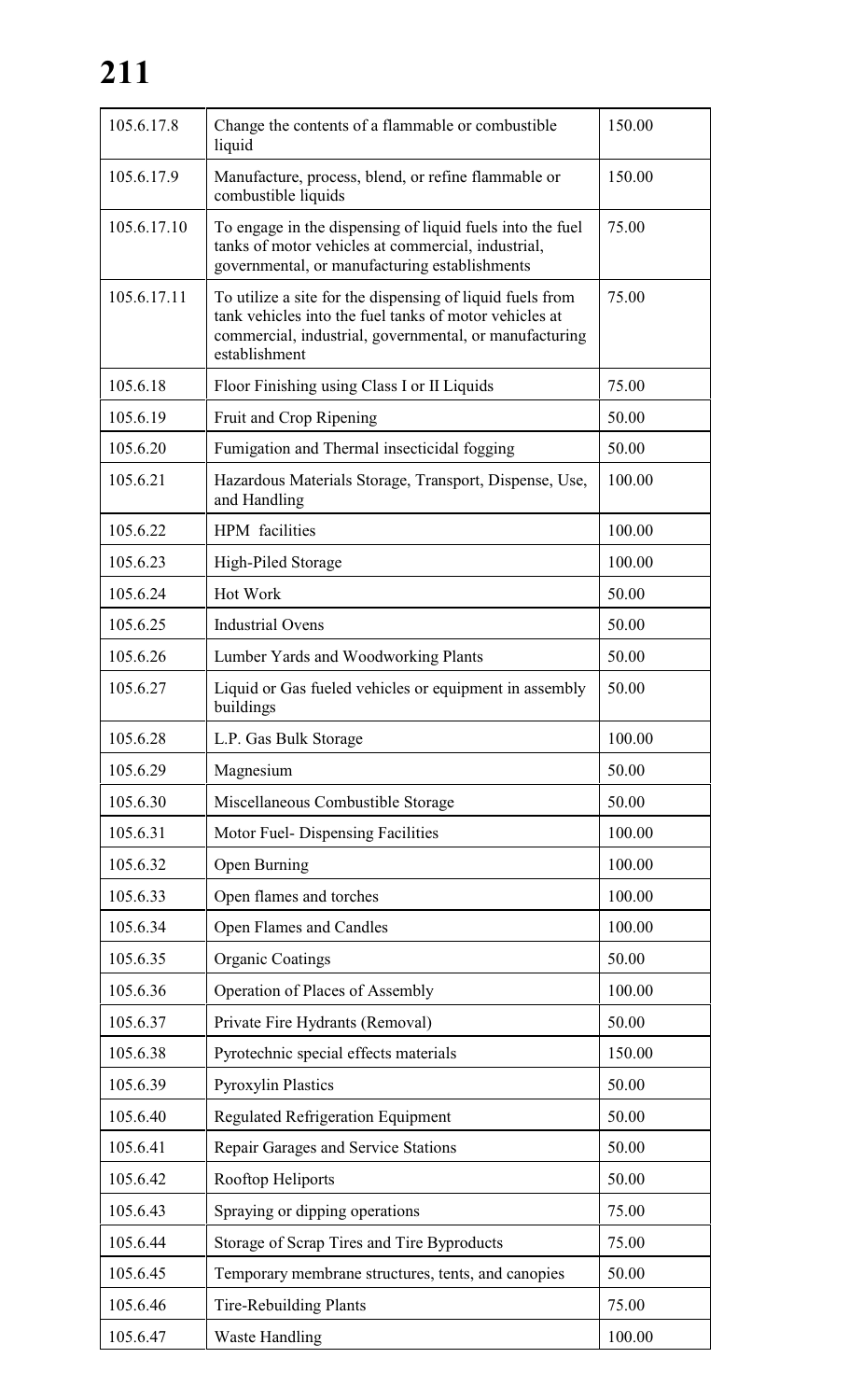| 50.00<br>105.6.48<br><b>Wood Products</b> |
|-------------------------------------------|
|-------------------------------------------|

These permits will be issued during a new construction or change of use of a structure. The permit will be valid for the same period as the inspection schedule outlined in section 106 of the North Carolina State Building Code Fire Section and the renewable of the permit would consist of payment amount of inspection fee for existing buildings.

An existing building will be issued an operational permit for the above situations; the permit will be included in the fee for the inspection of an existing building in accordance with section106 of the North Carolina State Building Code: Fire Code.

# **A Construction Permit must be obtained from the Columbus County Fire Marshal's Office in the following situations:**

# **3.2.2 – Construction Permits**

( Applies to installation of new systems and renovations to existing systems)

| Code<br><b>Section</b> | <b>Description</b>                                                                                               | <b>Permitting Fee</b>                                                       |
|------------------------|------------------------------------------------------------------------------------------------------------------|-----------------------------------------------------------------------------|
| 105.7.1                | Automatic fire-extinguishing systems:                                                                            |                                                                             |
|                        | (Hood Systems)<br>(Sprinkler Systems)                                                                            | 50.00-Base Fee<br>$2.00$ -Per<br>Nozzle<br>50.00-Per Riser<br>2.00-Per Head |
| 105.7.2                | <b>Battery Systems</b>                                                                                           | 50.00                                                                       |
| 105.7.3                | <b>Compressed Gases</b>                                                                                          | 75.00                                                                       |
| 105.7.4                | Cryogenic Fluids                                                                                                 | 50.00                                                                       |
| 105.7.5                | Emergency Responder Radio Converge System                                                                        | 100.00                                                                      |
| 105.7.6                | Fire Alarm and Detection systems and Related equipment                                                           | $50.00 - Base$<br>fee for panel<br>$2.00 - Per$<br>Initiating<br>Device     |
| 105.7.7                | Fire Pumps and Related Equipment                                                                                 | 100.00                                                                      |
| 105.7.8                | Flammable and Combustible liquids                                                                                | $50.00$ (per<br>tank)                                                       |
| 105.7.9                | Gates and Barricades across fire apparatus roads                                                                 | 50.00                                                                       |
| 105.7.10               | <b>Hazardous Materials</b>                                                                                       | 100.00                                                                      |
| 105.7.11               | <b>Industrial Ovens</b>                                                                                          | 50.00                                                                       |
| 105.7.12               | L.P. Gas Installation and Modification (Applies only to<br>occupancies covered by the N.C. Fire Prevention Code) | 100.00                                                                      |
| 105.7.13               | Private Fire Hydrants                                                                                            | 50.00 per<br>Hydrant                                                        |
| 105.7.14               | Smoke control or smoke exhaust systems                                                                           | 100.00                                                                      |
| 105.7.15               | Solar photovoltaic power system                                                                                  | 100.00                                                                      |
| 105.7.16               | Spraying and Dipping                                                                                             | 50.00                                                                       |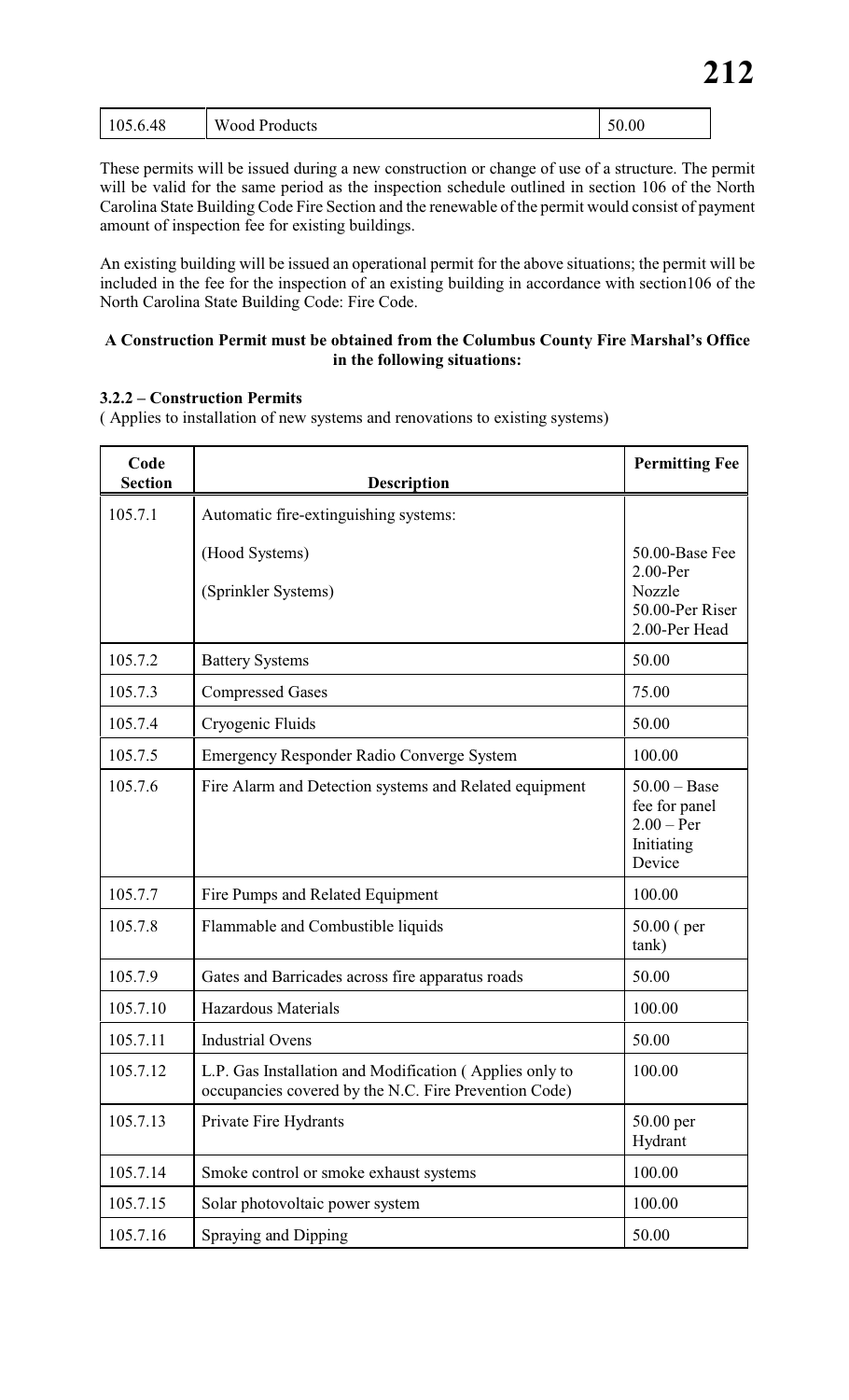| Code<br><b>Section</b> | <b>Description</b>                                | <b>Permitting Fee</b>                                                 |
|------------------------|---------------------------------------------------|-----------------------------------------------------------------------|
| 105.7.17               | Standpipe Systems                                 | 75.00 with<br>Sprinkler<br>System<br>50.00 W/O<br>Sprinkler<br>System |
| 105.7.18               | Temporary Membrane structures, tents and canopies | 50.00                                                                 |

Penalty for Failure to obtain the proper permit(s) before construction begins will result in issuance of civil citation in the amount of \$100.00 to the violator. This fee must be paid along with regular permit fee(s) before construction can resume.

Commissioner Prevatte made a motion to approve the **Revised** Fire Protection and Prevention Fee Schedule, on the second reading, seconded by Commissioner McDowell. The motion unanimously passed.

# **Agenda Item #8: COOPERATIVE EXTENSION - DEPARTMENTAL UPDATE:**

Dalton Dockery, Cooperative Extension Director, delivered the following Departmental Update.

- 1. Thank you for your contribution to Cooperative Extension every year;
- 2. We have contributed in-kind contributions of \$6,000.00 for sponsorship;<br>3. Each vear, we have a form that needs to be filled out for information v
- Each year, we have a form that needs to be filled out for information you request, and if received, we will send the information to you, and this form is to be purged annually;
- 4. At this time in Columbus County, we have 10-12 farmers that are growing hemp, and there are 30-40 farmers with licenses to grow hemp;
- 5. We are still in the infancy stage of hemp, and there are no insurance now on hemp;
- 6. There are strict requirements on hemp, and it must be point three (.3), and if not, the Sheriff can destroy the hemp at any time;
- 7. On hurricanes, we helped 250 farmers sign up for hurricane damages on the state level;
- 8. We are doing our usual activities;
- 9. Lydia Mules has been hired as the Row Crop Agent, and is doing well; **and**
- 10. Please consider some security measures for the Cooperative Extension Building.

# **Agenda Item #9: AGING - BUDGET AMENDMENT for FISCAL YEAR 2018/2019:**

Amanda Harrelson, Department of Aging Director, requested Board approval of additional \$8,000.00 for Senior Center Operations for Fiscal year 2018/2019.

Commissioner Byrd made a motion to approve the additional \$8,000.00 for Senior Center Operations for Fiscal year 2018/2019, plus a \$889.00 County match, seconded by Commissioner Bullard. The motion unanimously passed.

# **Agenda Item #10: ECONOMIC DEVELOPMENT - ESTABLISHMENT of DATE and TIME for PUBLIC HEARING:**

Gary Lanier, Economic Development Director, requested the Board to establish August 19, 2019, at 6:30 P.M. as the date and time for a public hearing on International Paper Pollution Control Board's bond re-finance request.

Commissioner Bullard made a motion to approve to establish August 19, 2019, at 6:30 P.M. as the date and time for a public hearing on International Paper Pollution Control Board's bond refinance request, seconded by Commissioner Prevatte. The motion unanimously passed.

# **Agenda Item #11: ECONOMIC DEVELOPMENT - ESTABLISHMENT of DATE and TIME for PUBLIC HEARING:**

Gary Lanier, Economic Development Director, requested the Board to establish August 19, 2019, at 7:00 P.M. as the date and time for a public hearing on Black's Tire Service.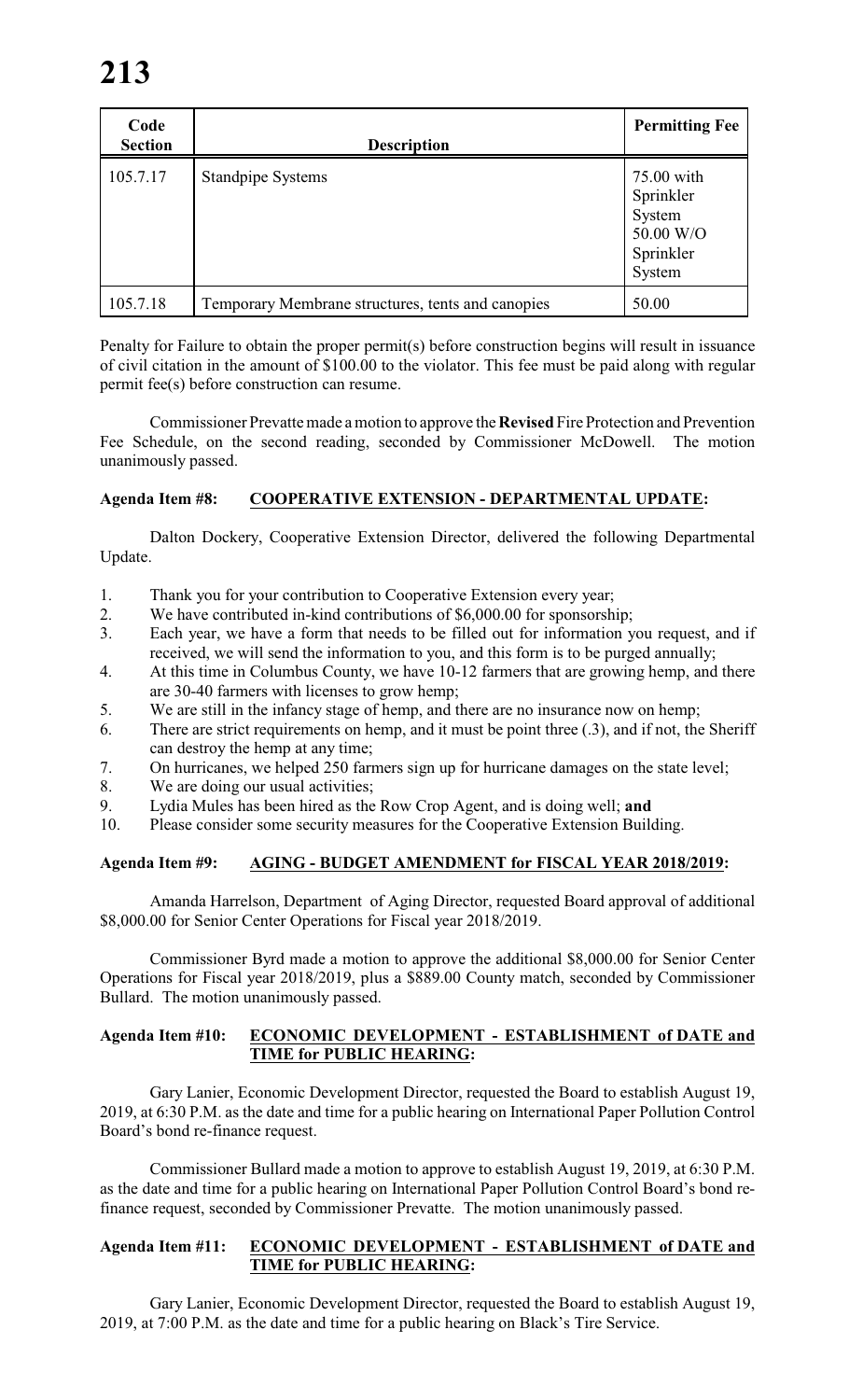Commissioner McDowell made a motion to establish August 19, 2019, at 7:00 P.M. as the date and time for a public hearing on Black's Tire Service, seconded by Vice Chairman Russ. The motion unanimously passed.

# **Agenda Item #12: ECONOMIC DEVELOPMENT - ESTABLISHMENT of DATE and TIME for PUBLIC HEARING:**

Gary Lanier, Economic Development Director, requested the Board to establish August 19, 2019, at 7:30 P.M. as the date and time for a public hearing on Carolina Botanicals.

Commissioner Byrd made a motion to establish August 19, 2019, at 7:30 P.M. as the date and time for a public hearing on Carolina Botanicals, seconded by Commissioner Bullard. The motion unanimously passed.

# **Agenda Item #13: FINANCE - ADDITIONAL FEES for REQUIRED MEDICAID TESTING by AUDITORS - AMENDMENT to CONTRACT to AUDIT ACCOUNTS:**

Bobbie Faircloth, Finance Director, requested Board approval of \$5,500.00 additional fees for the additional Medicaid testing required by the auditors in the Amendment to Contract to Audit Accounts.

Commissioner Byrd made a motion to approve the \$5,500.00 additional fees for the additional Medicaid testing required by the auditors in the Amendment to Contract to Audit Accounts, seconded by Vice Chairman Russ. The motion unanimously passed. This document will be marked as Exhibit "A", and kept on file in Minute Book Attachments, Book Number 6, in the Clerk to the Board's Office, for review.

# **Agenda Item #14: APPOINTMENTS/REAPPOINTMENTS/REPLACEMENTS to COMMITTEES and BOARDS:**

June B. Hall, Clerk to the Board, requested appointments/reappointments/replacements to the following committees and board.

| <b>COMMITTEE</b>                                                                                                         | ZONE/<br>EB                        | PERSON(S)                                                                                                                  | <b>EXPIR.</b><br><b>DATE</b>                                        | <b>BOARD</b><br><b>ACTION</b>                                           |
|--------------------------------------------------------------------------------------------------------------------------|------------------------------------|----------------------------------------------------------------------------------------------------------------------------|---------------------------------------------------------------------|-------------------------------------------------------------------------|
| <b>Columbus County Department of</b><br><b>Aging Advisory Council</b>                                                    | $\bf{I}$<br>III<br>IV<br><b>EB</b> | <b>Sherica Powell</b><br><b>Raymond Shaw</b><br><b>Jimmy Stanley</b><br><b>Betty Ann Smith</b><br><b>Commissioner Rep.</b> | <b>HOLD</b><br><b>HOLD</b><br><b>HOLD</b><br><b>HOLD</b><br>12-2018 | <b>HOLD</b><br><b>HOLD</b><br><b>HOLD</b><br><b>HOLD</b><br><b>HOLD</b> |
| <b>Home and Community Care Block</b><br><b>Grant for Aging Services Advisory</b><br>Council                              | $\mathbf{I}$<br>IV                 | <b>Betty Williamson</b><br>(Deceased)<br><b>Dan Watts</b>                                                                  | <b>HOLD</b><br><b>HOLD</b>                                          | <b>HOLD</b><br><b>HOLD</b>                                              |
| <b>Planning Board (Columbus County)</b>                                                                                  | IV                                 | <b>Michael Nardelli</b><br>(Deceased)                                                                                      | 02/04/2020                                                          | Rosemary<br><b>Dorsey</b>                                               |
| <b>Whiteville Planning Board/Board of</b><br><b>Adjustment (willing to serve)</b><br><b>Motion-Prevatte Second: Byrd</b> | <b>EB</b>                          | <b>Robert White</b>                                                                                                        | 09/08/2018                                                          | $RE-$<br><b>APPOINT</b>                                                 |

# **RECESS REGULAR SESSION and enter into COMBINATION MEETING of COLUMBUS COUNTY WATER and SEWER DISTRICTS I, II, III, IV and V BOARD MEETING:**

At 7:03 P.M., Commissioner Prevatte made a motion to recess Regular Session and enter into a **combination meeting** of Columbus County Water and Sewer Districts I, II, III, IV and V Board Meeting, seconded by Commissioner McDowell. The motion unanimously passed.

# **Agenda Item #15: COLUMBUS COUNTY WATER and SEWER DISTRICTS I, II, III, IV and V - APPROVAL of BOARD MEETING MINUTES:**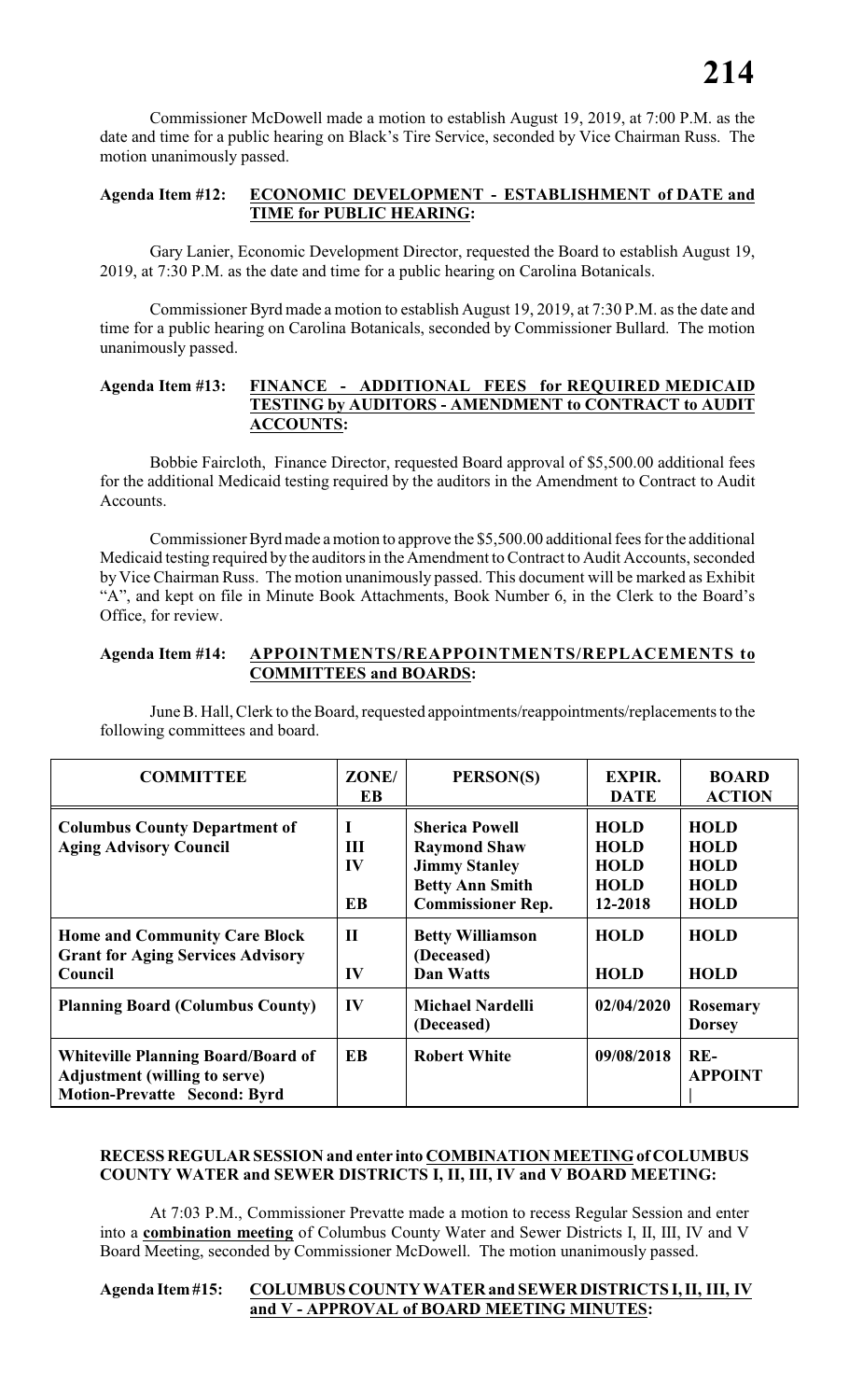July 15, 2019 **Combination Meeting** of Columbus County Water and Sewer Districts I, II, III, IV and V Board Meeting **(5 sets)**

This information will be recorded in Minute Book Number 2 for each Water District, respectively.

# **ADJOURN COMBINATION MEETING of COLUMBUS COUNTY WATER and SEWER DISTRICTS I, II, III, IV and V BOARD MEETING and resume REGULAR SESSION:**

At 7:04 P.M., Commissioner Bullard made a motion to adjourn the **combination meeting** of Columbus County Water and Sewer Districts I, II, III, IV and V Board Meeting, seconded by Commissioner McMillian. The motion unanimously passed.

# **Agenda Item #16: CONSENT AGENDA ITEMS:**.

Commissioner Byrd made a motion to approve the following Consent Agenda Items, seconded by Commissioner Bullard. The motion unanimously passed.

# A. **Budget Amendments:**

| <b>TYPE</b>         | <b>ACCOUNT</b> | <b>DETAILS</b>                    | <b>AMOUNT</b> |  |
|---------------------|----------------|-----------------------------------|---------------|--|
| <b>Expenditures</b> | 10-5165-526001 | <b>CC4C</b> Departmental Supplies | 79,311        |  |
|                     | 10-5174-526001 | <b>OBCM</b> Departmental Supplies | 4,808         |  |
| <b>Revenues</b>     | 10-3510-499130 | <b>Health Department Escrow</b>   | 84,119        |  |
| <b>Expenditures</b> | 10-9600-560062 | <b>Special Child Adoptions</b>    | 94,579        |  |
| <b>Revenues</b>     | 10-3991-499115 | Various Fund Balance              | 94,579        |  |

# B. **Tax Releases and Refunds:**

| Property Value                                                                                                        |       |           |                                    |          | Amount:             |              | \$1,082.86 |
|-----------------------------------------------------------------------------------------------------------------------|-------|-----------|------------------------------------|----------|---------------------|--------------|------------|
| Smith, Rosa L. (Heirs)<br>Value: \$35,800.00                                                                          | Year: | $15 - 18$ | <b>PROPERTY: 11689</b><br>Account: | 06-01801 | Total:<br>$Bill#$ : | 99999        | \$2,083.70 |
| Release property value. Sold at tax sale for legal fees. Release Yam City(143.20) release<br>columbus $rescue(28.64)$ |       |           |                                    |          |                     |              |            |
| Refunds                                                                                                               |       |           |                                    |          | Amount:             |              | \$0.00     |
| Nealey, Lloyd H. & Linda F                                                                                            |       |           | <b>PROPERTY: 82558</b>             |          | Total:              |              | \$200.00   |
| Value: \$0.00<br>Refund user fee. Vacant.                                                                             | Year: | 2018      | Account:                           | 11-00118 |                     | Bill#: 23471 |            |
| Refunds                                                                                                               |       |           |                                    |          | Amount:             |              | \$0.00     |
| Ramos, Maria Berta & Luis Salas Sanchez PROPERTY: 93803                                                               |       |           |                                    |          | Total:              |              | \$200.00   |
| Value: \$0.00<br>Refund user fee. Vacant                                                                              | Year: | 2018      | Account:                           | 03-02255 | $Bill#$ :           | 27404        |            |
| User Fee                                                                                                              |       |           |                                    |          | Amount:             |              | \$0.00     |
| Cason Karim                                                                                                           |       |           | PROPERTY: 97374                    |          | Total:              |              | \$200.00   |
| Value: \$0.00<br>Release user fee. Dbilled.                                                                           | Year: | 2018      | Account:                           | 15-03723 | $Bill#$ :           | 98625        |            |
| User Fee                                                                                                              |       |           |                                    |          | Amount:             |              | \$0.00     |
| Featherson, Felicia E                                                                                                 |       |           | PROPERTY: 4850                     |          | Total:              |              | \$174.00   |
| Value: \$0.00<br>Release portion of user fee. In city.                                                                | Year: | 2018      | Account:                           | 01-08155 | $Bill#$ :           | 99999        |            |
| User Fee                                                                                                              |       |           |                                    |          | Amount:             |              | \$0.00     |
| Long, Tiffany Michelle                                                                                                |       |           | <b>PROPERTY: 83209</b>             |          | Total:              |              | \$200.00   |
| Value: \$0.00<br>Release user fee. Vacant.                                                                            | Year: | 2018      | Account:                           | 03-00053 | $Bill#$ :           | 18505        |            |
| User Fee                                                                                                              |       |           |                                    |          | Amount:             |              | \$0.00     |
| Mitchell, Ricky & Blenda                                                                                              |       |           | <b>PROPERTY: 82612</b>             |          | Total:              |              | \$200.00   |
| Value: \$0.00<br>Release user fee. Dbilled.                                                                           | Year: | 2018      | Account:                           | 08-13100 | $Bill#$ :           | 22235        |            |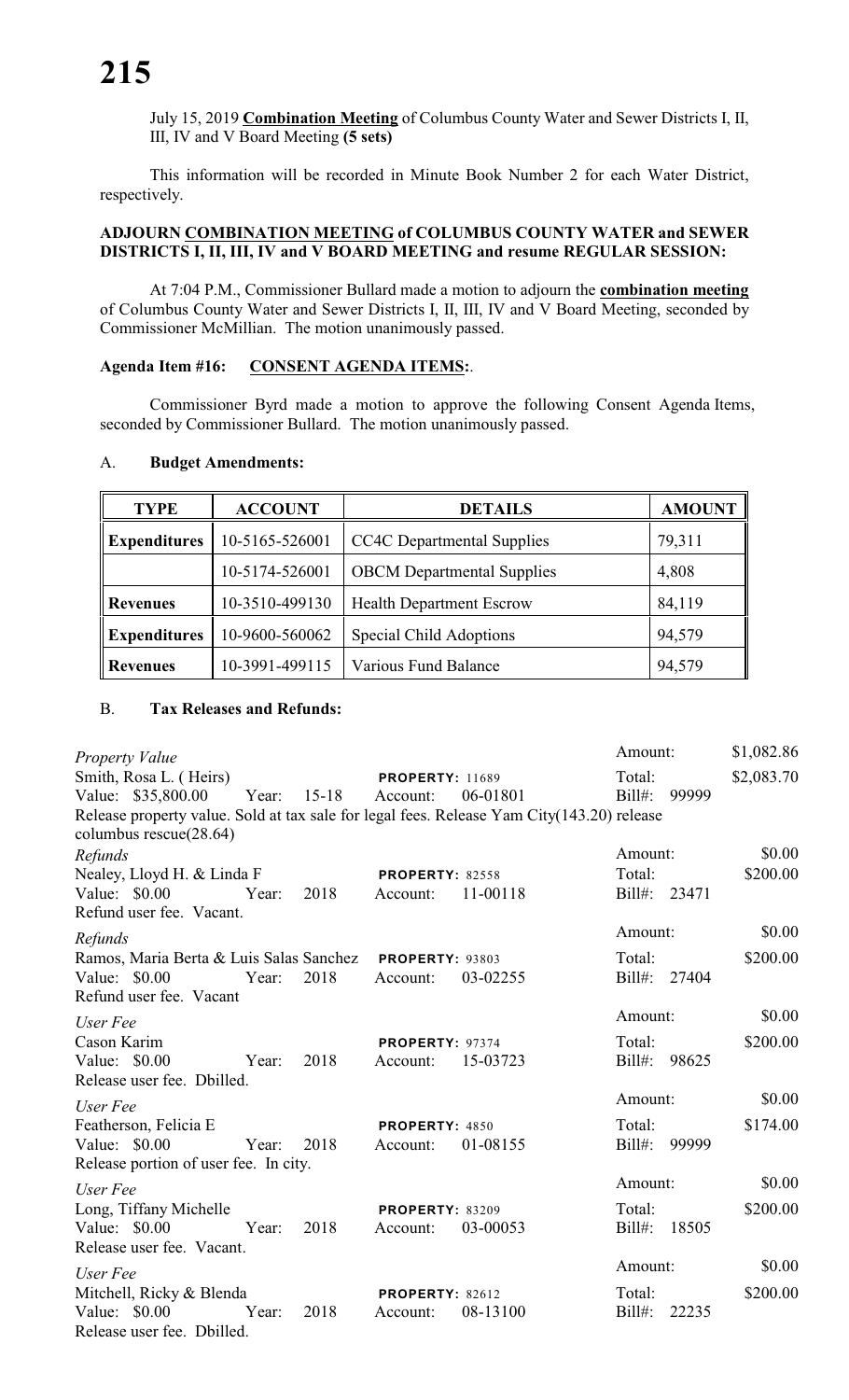|      |          |                                               | Amount:                                                                                              | \$0.00   |
|------|----------|-----------------------------------------------|------------------------------------------------------------------------------------------------------|----------|
|      |          |                                               | Total:                                                                                               | \$200.00 |
| 2018 | Account: | 15-28690                                      | $Bill#$ :<br>23789                                                                                   |          |
|      |          |                                               |                                                                                                      |          |
|      |          |                                               | Amount:                                                                                              | \$0.00   |
|      |          |                                               | Total:                                                                                               | \$200.00 |
| 2018 | Account: | 07-02142                                      | $Bill#$ :<br>28284                                                                                   |          |
|      |          |                                               |                                                                                                      |          |
|      |          |                                               | Amount:                                                                                              | \$0.00   |
|      |          |                                               | Total:                                                                                               | \$200.00 |
| 2018 | Account: | 15-04357                                      | $Bill#$ :<br>28813                                                                                   |          |
|      |          |                                               |                                                                                                      |          |
|      |          |                                               | Amount:                                                                                              | \$0.00   |
|      |          |                                               | Total:                                                                                               | \$200.00 |
| 2018 | Account: | 13-41115                                      | $Bill#$ :<br>37412                                                                                   |          |
|      |          |                                               |                                                                                                      |          |
|      |          | Release user fee. Vacant since 2017 flooding. | <b>PROPERTY: 29107</b><br><b>PROPERTY: 13252</b><br><b>PROPERTY: 86674</b><br><b>PROPERTY: 24924</b> |          |

# **Agenda Item #17: PUBLIC INPUT:**

Chairman Burroughs opened the floor for Public Input. No oral or written Public Input was received.

# **Agenda Item #18: COMMENTS:**

Chairman Burroughs opened the floor for Comments. The following spoke.

A. Department Manager:

# **Bobbie Faircloth, Finance Director:** stated the following:

-I have distributed a copy of a Financial Summary Report;

-This budget is tight, and we are spending \$2.7 million dollars of the Fund Balance; **and** -This report will be distributed to the Board members on a monthly basis, and it shows the percentage of the departments budget that has been expended.

# **RECESS REGULAR SESSION and enter into CLOSED SESSION in ACCORDANCE with N.C.G.S. § 143-318.11(a) (3) ATTORNEY-CLIENT PRIVILEGE; (5) (i) REAL ESTATE; and (6**) **PERSONNEL:**

At 7:07 P.M., Commissioner McDowell made a motion to recess Regular Session and enter into Closed Session in accordance with N.C.G.S.(a) (3) Attorney-Client Privilege; (5) (i) Real Estate; and (6) Personnel, seconded by Commissioner McMillian. The motion unanimously passed.

# **Agenda Item #19: CLOSED SESSION in ACCORDANCE with N.C.G.S. § 143-318.11(a) (3) ATTORNEY-CLIENT PRIVILEGE; (5) (i) REAL ESTATE; and (6) PERSONNEL:**

No official action was taken.

# **ADJOURN CLOSED SESSION and resume REGULAR SESSION:**

At 9:28 P.M., Commissioner Byrd made a motion to adjourn Closed Session and Resume Regular Session, seconded by Vice Chairman Russ. The motion unanimously passed.

# **READING and APPROVAL of CLOSED SESSION GENERAL ACCOUNT:**

Chairman Burroughs requested that Amanda B. Prince, County Attorney, orally read the Closed Session General Account. Ms. Prince orally read the following: *"The Board of Commissioners discussed pending litigation, possible future litigation, real estate matters, and personnel issues"*.

Commissioner Byrd made a motion to approve the Closed Session General Account, seconded by Vice Chairman Russ. The motion unanimously passed.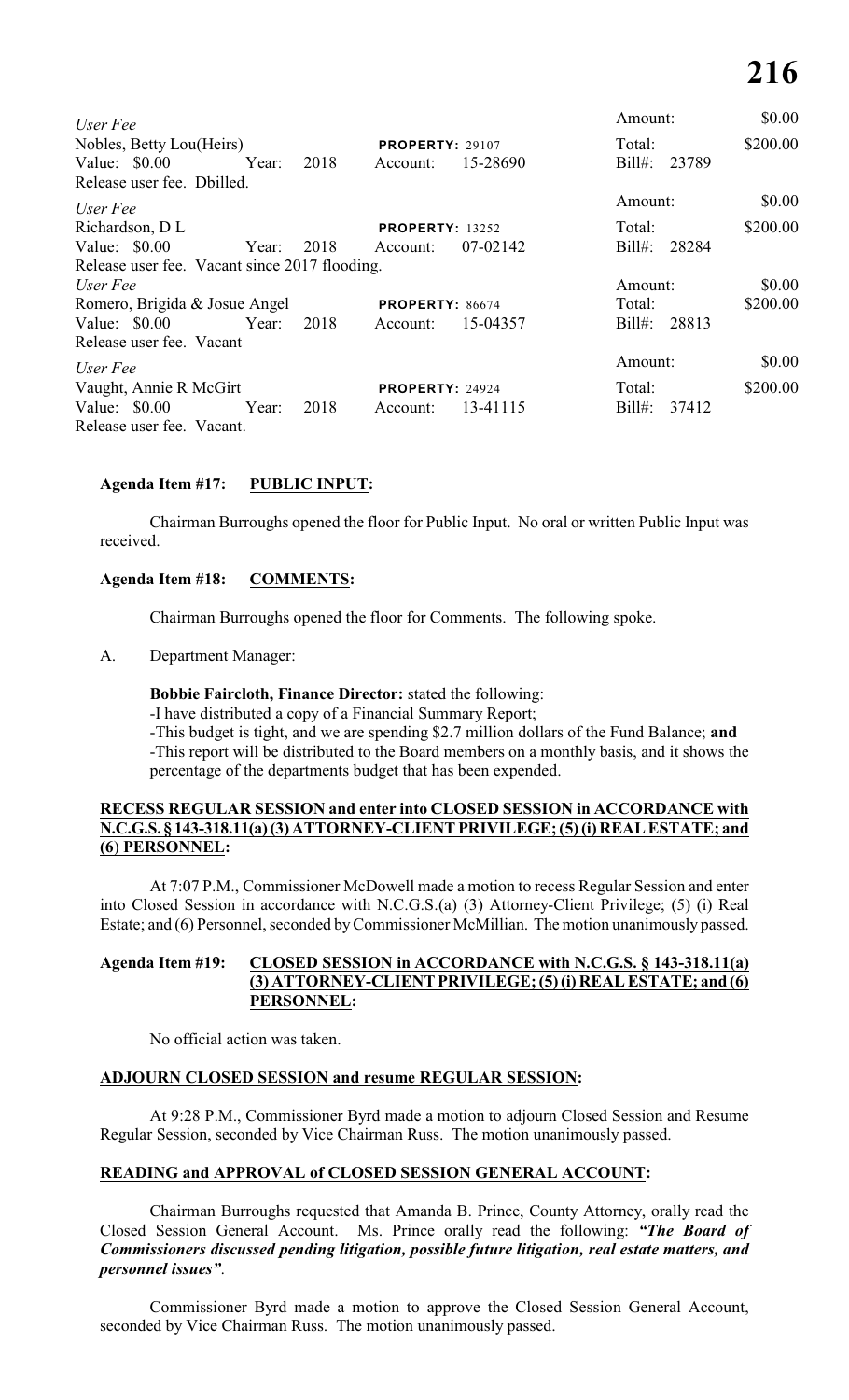# **217**

# **Agenda Item #20: ADJOURNMENT:**

At 9:29 P.M., Commissioner Bullard made a motion to adjourn, seconded by Commissioner McMillian. The motion unanimously passed.

# **APPROVED:**

**JUNE B. HALL, Clerk to BOARD** 

 $T$ **RENT BURROUGHS, Chairman**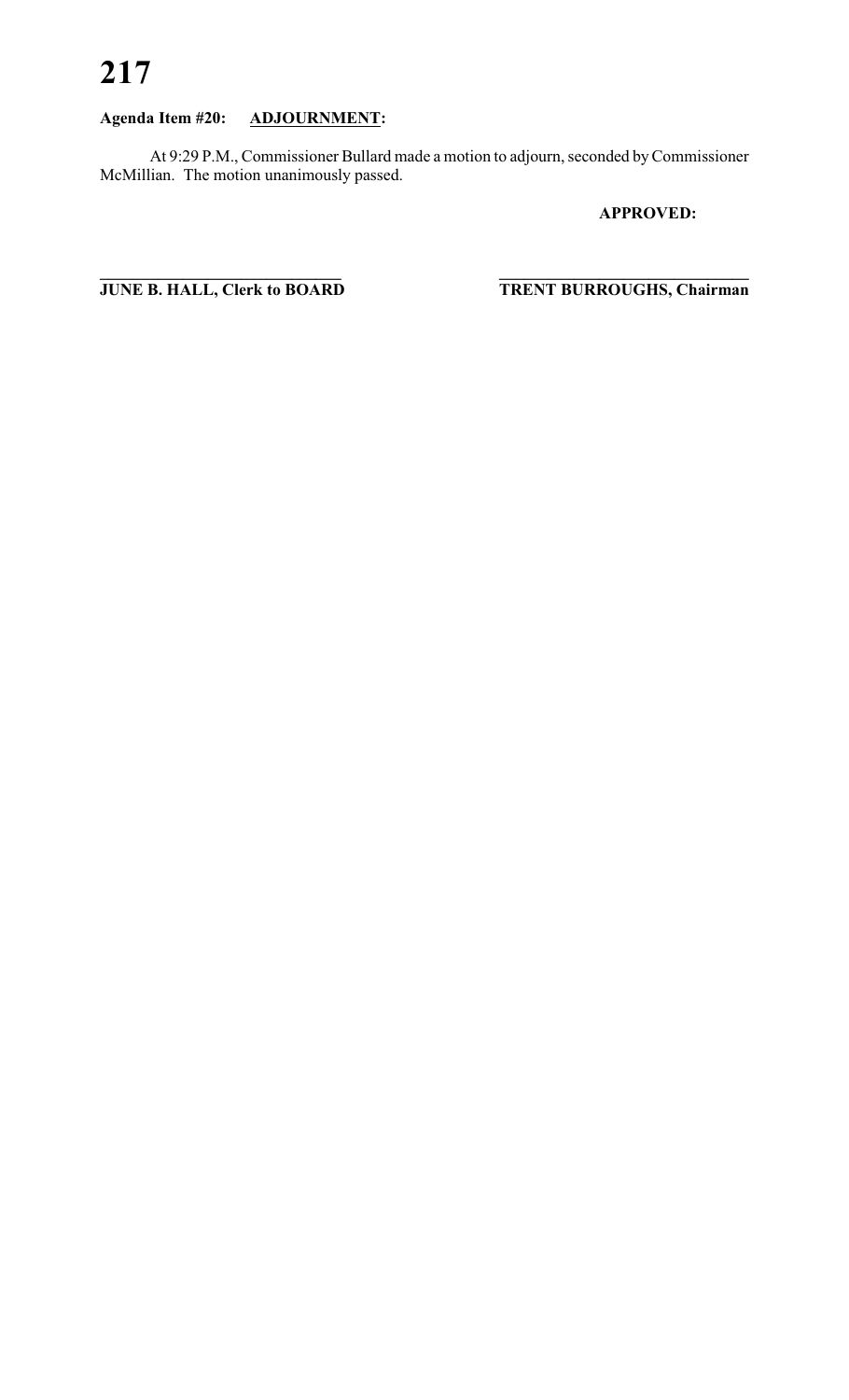The Honorable Columbus County Commissioners met on the above stated date and at the above stated time in the Dempsey B. Herring Courthouse Annex Building, located at 112 West Smith Street, Whiteville, North Carolina, to act as the Columbus County Water and Sewer District I Board.

# **COMMISSIONERS PRESENT: APPOINTEES PRESENT:**

Giles E. Byrd Ricky Bullard Charles T. McDowell

**Trent Burroughs, Chairman** Mike Stephens, **County Manager** P. Edwin Russ, Vice-Chairman Amanda B. Prince, County Attorney Jerome McMillian June B. Hall, **Clerk to the Board** James E. Prevatte Bobbie Faircloth, **Finance Officer**

# **MEETING CALLED TO ORDER:**

At 7:03 P.M., Chairman Trent Burroughs called the **combination meeting** of Columbus County Water and Sewer Districts I, II, III, IV and V Board Meeting to order.

# **Agenda Item #15: COLUMBUS COUNTY WATER and SEWER DISTRICTS I, II, III, IV and V - APPROVAL of BOARD MEETING MINUTES:**

July 15, 2019 **Combination Meeting** of Columbus County Water and Sewer Districts I, II, III, IV and V Board Meeting **(5 sets)**

Commissioner Prevatte made a motion to approve the July 15, 2019 Columbus County Water and Sewer District I Board Meeting Minutes, seconded by Commissioner Byrd. The motion unanimously passed.

# **ADJOURNMENT:**

At 7:04 P.M., Commissioner Bullard made a motion to adjourn, seconded by Commissioner McMillian. The motion unanimously passed.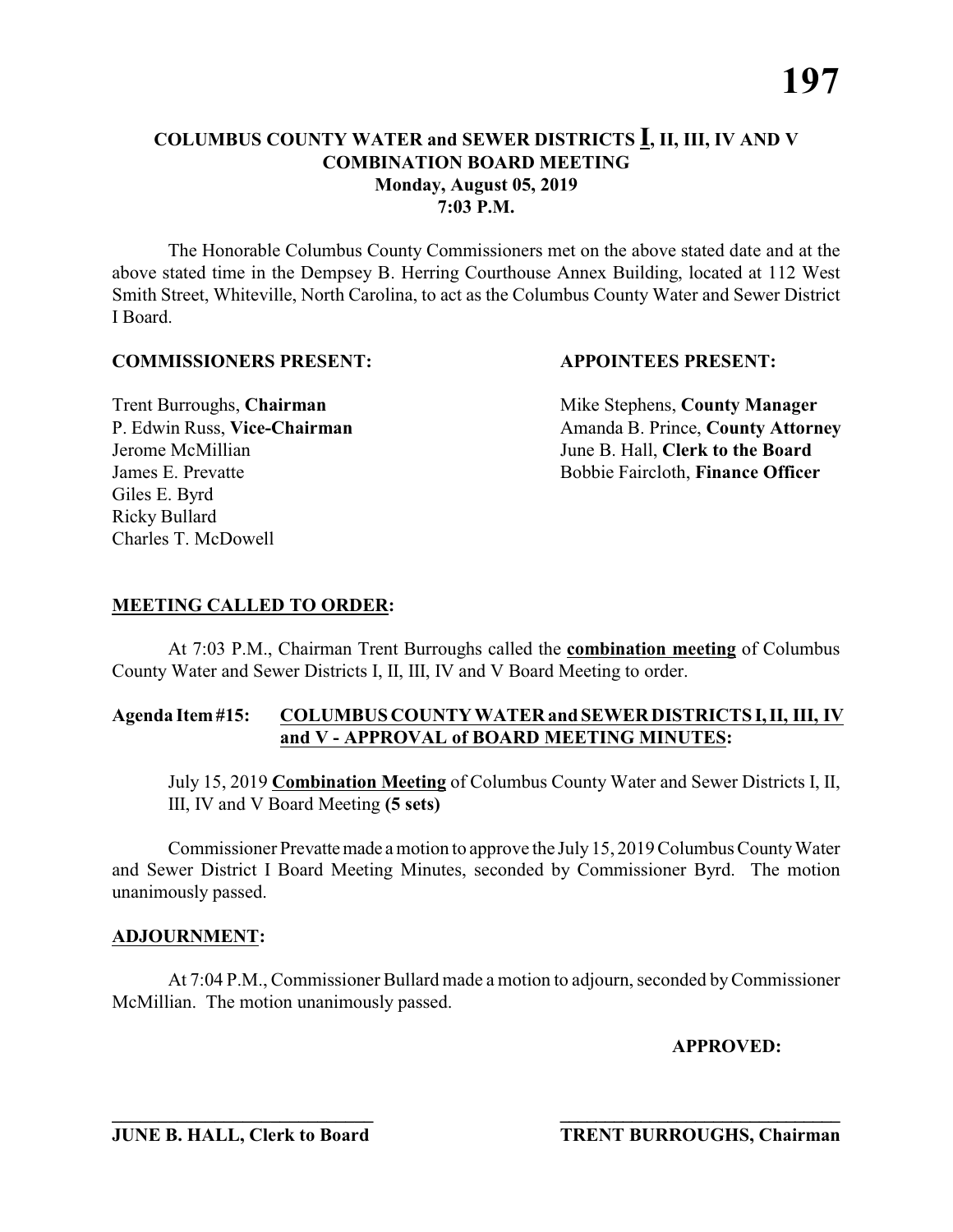The Honorable Columbus County Commissioners met on the above stated date and at the above stated time in the Dempsey B. Herring Courthouse Annex Building, located at 112 West Smith Street, Whiteville, North Carolina, to act as the Columbus County Water and Sewer District II Board.

# **COMMISSIONERS PRESENT: APPOINTEES PRESENT:**

Giles E. Byrd Ricky Bullard Charles T. McDowell

**Trent Burroughs, Chairman** Mike Stephens, **County Manager** P. Edwin Russ, Vice-Chairman Amanda B. Prince, County Attorney Jerome McMillian June B. Hall, **Clerk to the Board** James E. Prevatte Bobbie Faircloth, **Finance Officer**

# **MEETING CALLED TO ORDER:**

At 7:03 P.M., Chairman Trent Burroughs called the **combination meeting** of Columbus County Water and Sewer Districts I, II, III, IV and V Board Meeting to order.

# **Agenda Item #15: COLUMBUS COUNTY WATER and SEWER DISTRICTS I, II, III, IV and V - APPROVAL of BOARD MEETING MINUTES:**

July 15, 2019 **Combination Meeting** of Columbus County Water and Sewer Districts I, II, III, IV and V Board Meeting **(5 sets)**

Commissioner Prevatte made a motion to approve the July 15, 2019 Columbus County Water and Sewer District II Board Meeting Minutes, seconded by Commissioner Byrd. The motion unanimously passed.

# **ADJOURNMENT:**

At 7:04 P.M., Commissioner Bullard made a motion to adjourn, seconded by Commissioner McMillian. The motion unanimously passed.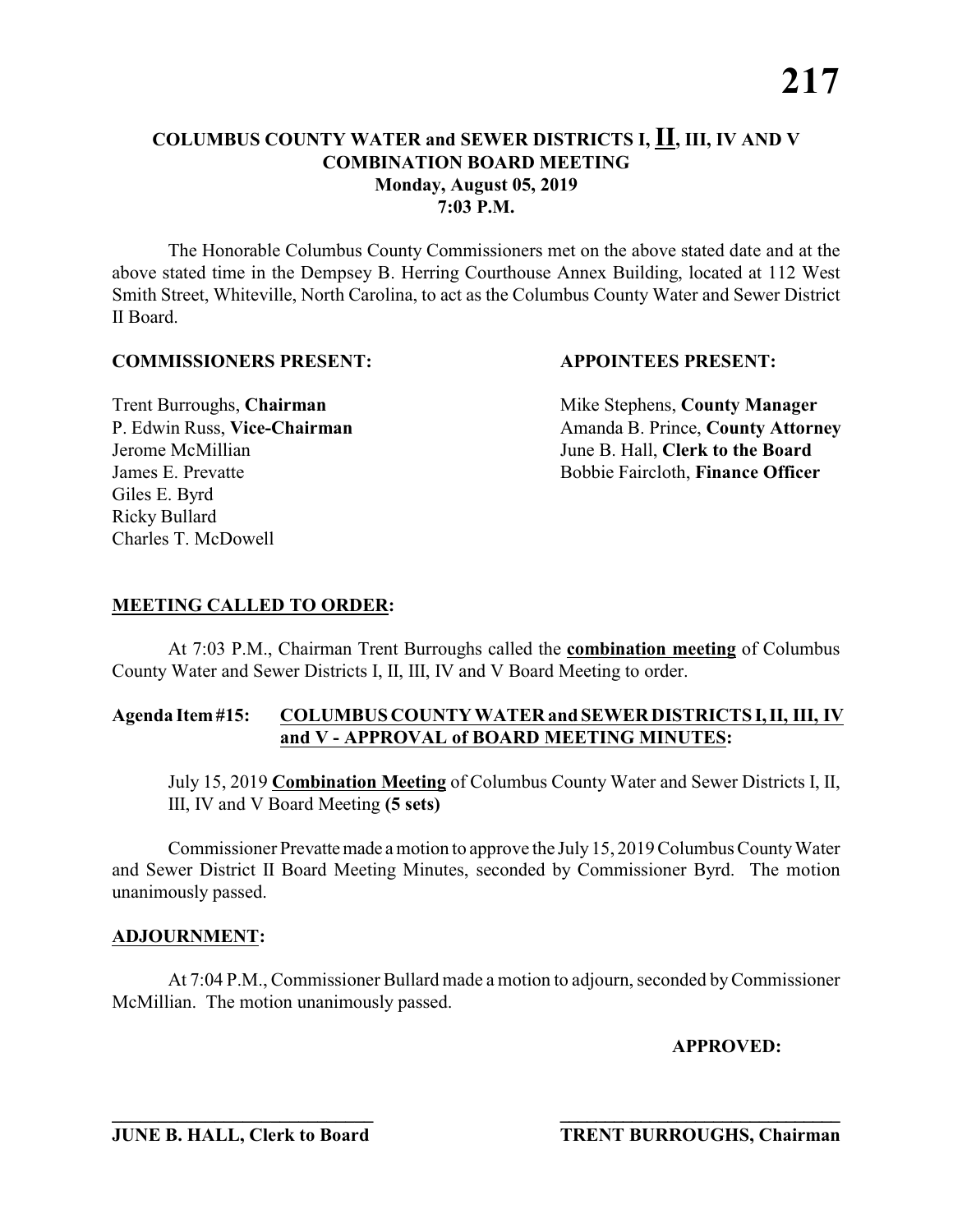The Honorable Columbus County Commissioners met on the above stated date and at the above stated time in the Dempsey B. Herring Courthouse Annex Building, located at 112 West Smith Street, Whiteville, North Carolina, to act as the Columbus County Water and Sewer District III Board.

# **COMMISSIONERS PRESENT: APPOINTEES PRESENT:**

Giles E. Byrd Ricky Bullard Charles T. McDowell

**Trent Burroughs, Chairman** Mike Stephens, **County Manager** P. Edwin Russ, Vice-Chairman Amanda B. Prince, County Attorney Jerome McMillian June B. Hall, **Clerk to the Board** James E. Prevatte Bobbie Faircloth, **Finance Officer** 

# **MEETING CALLED TO ORDER:**

At 7:03 P.M., Chairman Trent Burroughs called the **combination meeting** of Columbus County Water and Sewer Districts I, II, III, IV and V Board Meeting to order.

# **Agenda Item #15: COLUMBUS COUNTY WATER and SEWER DISTRICTS I, II, III, IV and V - APPROVAL of BOARD MEETING MINUTES:**

July 15, 2019 **Combination Meeting** of Columbus County Water and Sewer Districts I, II, III, IV and V Board Meeting **(5 sets)**

Commissioner Prevatte made a motion to approve the July 15, 2019 Columbus County Water and Sewer District III Board Meeting Minutes, seconded by Commissioner Byrd. The motion unanimously passed.

# **ADJOURNMENT:**

At 7:04 P.M., Commissioner Bullard made a motion to adjourn, seconded by Commissioner McMillian. The motion unanimously passed.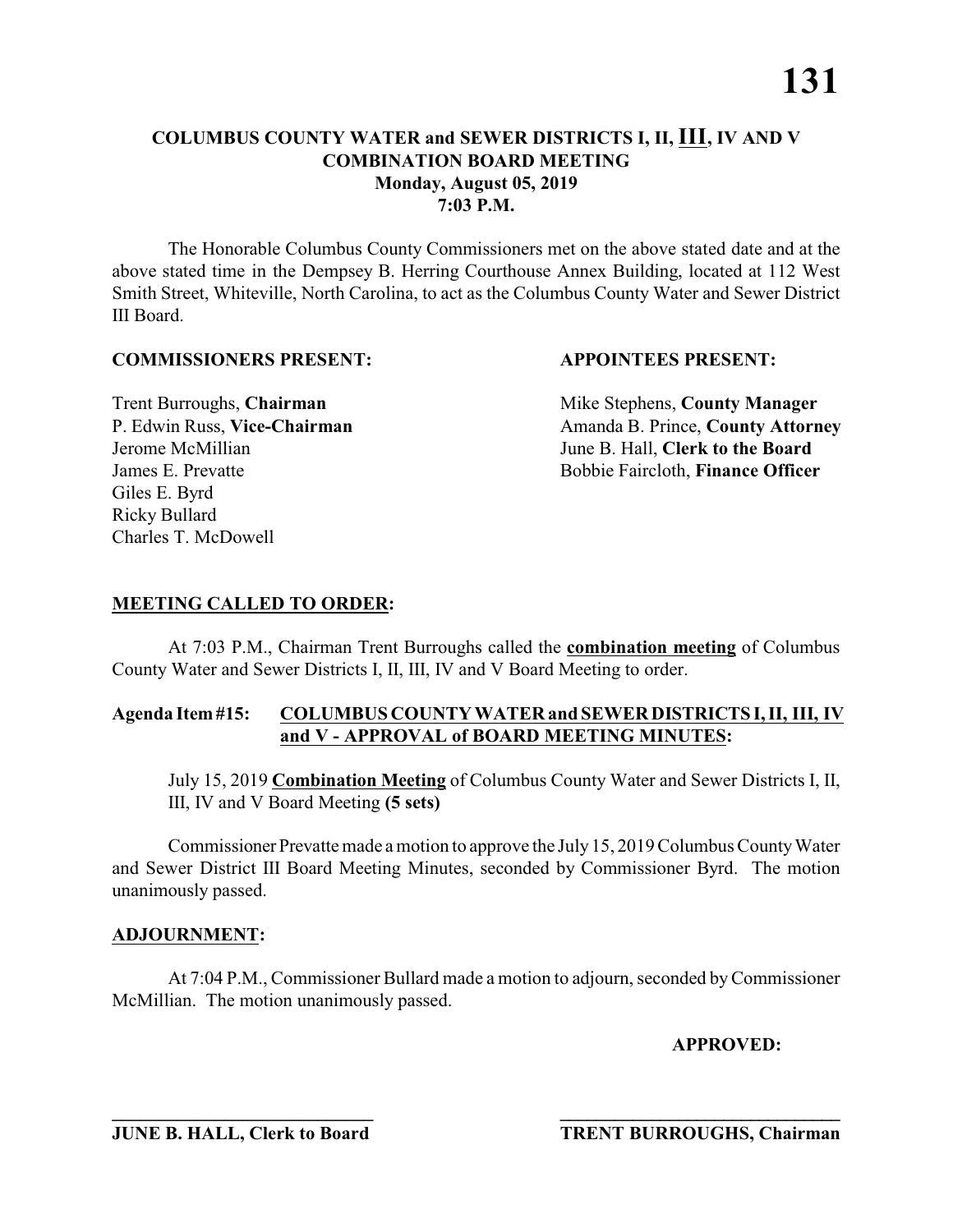The Honorable Columbus County Commissioners met on the above stated date and at the above stated time in the Dempsey B. Herring Courthouse Annex Building, located at 112 West Smith Street, Whiteville, North Carolina, to act as the Columbus County Water and Sewer District IV Board.

# **COMMISSIONERS PRESENT: APPOINTEES PRESENT:**

Giles E. Byrd Ricky Bullard Charles T. McDowell

Trent Burroughs, **Chairman** Mike Stephens, **County Manager**<br>
P. Edwin Russ, **Vice-Chairman** Management Amanda B. Prince, **County Attorn** P. Edwin Russ, **Vice-Chairman** Amanda B. Prince, **County Attorney** Jerome McMillian June B. Hall, **Clerk to the Board** James E. Prevatte Bobbie Faircloth, **Finance Officer**

# **MEETING CALLED TO ORDER:**

At 7:03 P.M., Chairman Trent Burroughs called the **combination meeting** of Columbus County Water and Sewer Districts I, II, III, IV and V Board Meeting to order.

# **Agenda Item #15: COLUMBUS COUNTY WATER and SEWER DISTRICTS I, II, III, IV and V - APPROVAL of BOARD MEETING MINUTES:**

July 15, 2019 **Combination Meeting** of Columbus County Water and Sewer Districts I, II, III, IV and V Board Meeting **(5 sets)**

Commissioner Prevatte made a motion to approve the July 15, 2019 Columbus County Water and Sewer District IV Board Meeting Minutes, seconded by Commissioner Byrd. The motion unanimously passed.

# **ADJOURNMENT:**

At 7:04 P.M., Commissioner Bullard made a motion to adjourn, seconded by Commissioner McMillian. The motion unanimously passed.